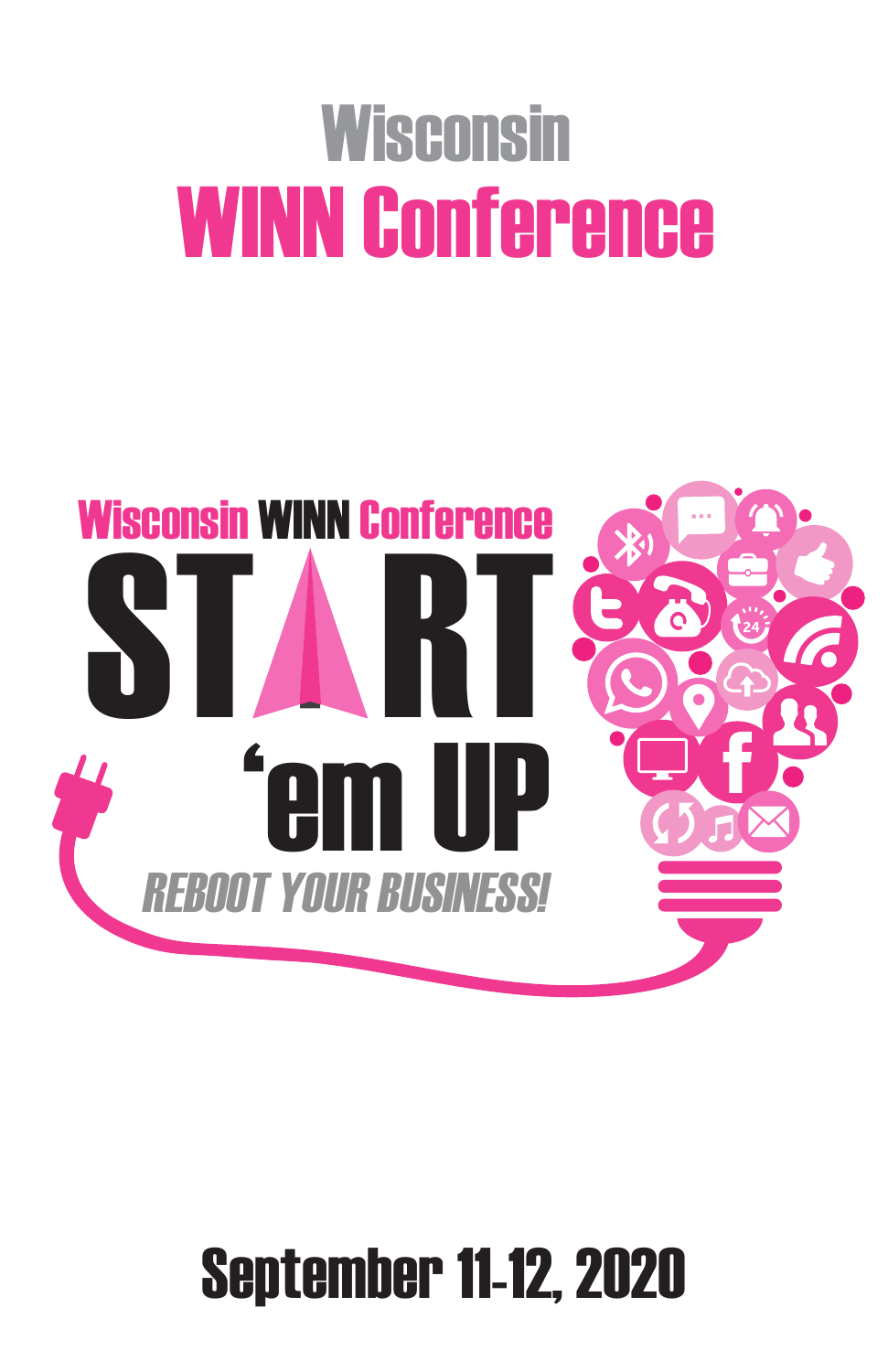## **About WINN**

Women Helping Women WINN! was founded in March of 2011. Our founder, Becky Branton-Griemann was a member of a networking organization which consisted of mostly men. After a year of attending, too many weekly meetings, and what she felt was too high priced of an organization, she thought what if I can come up with something more affordable, something that would fit around a busy woman's schedule, and specifically for women?

Women Helping Women WINN is now a networking organization that meets on a monthly basis across the nation. Our focus is on building professional business women's networking portfolios, passing referrals, and educating business women on how to exceed in their industry. But it doesn't end there.

We provide fresh safe starts for women & children affected by domestic violence by contributions & partnerships along with our door prize raffles/silent auction items we have at our events.

#### Below is a listing of our current locations.

| <b>Wisconsin</b> | Green Bay West      | Menomonee Falls | Sauk City |
|------------------|---------------------|-----------------|-----------|
| De Pere          | Madison East        | Onalaska        | Sheboygan |
| Green Bay East   | <b>Madison West</b> | Pewaukee        |           |

Learn more about WINN at **www.teamwinn.org**. Contact us at **608-535-9466** or **info@teamwinn.org**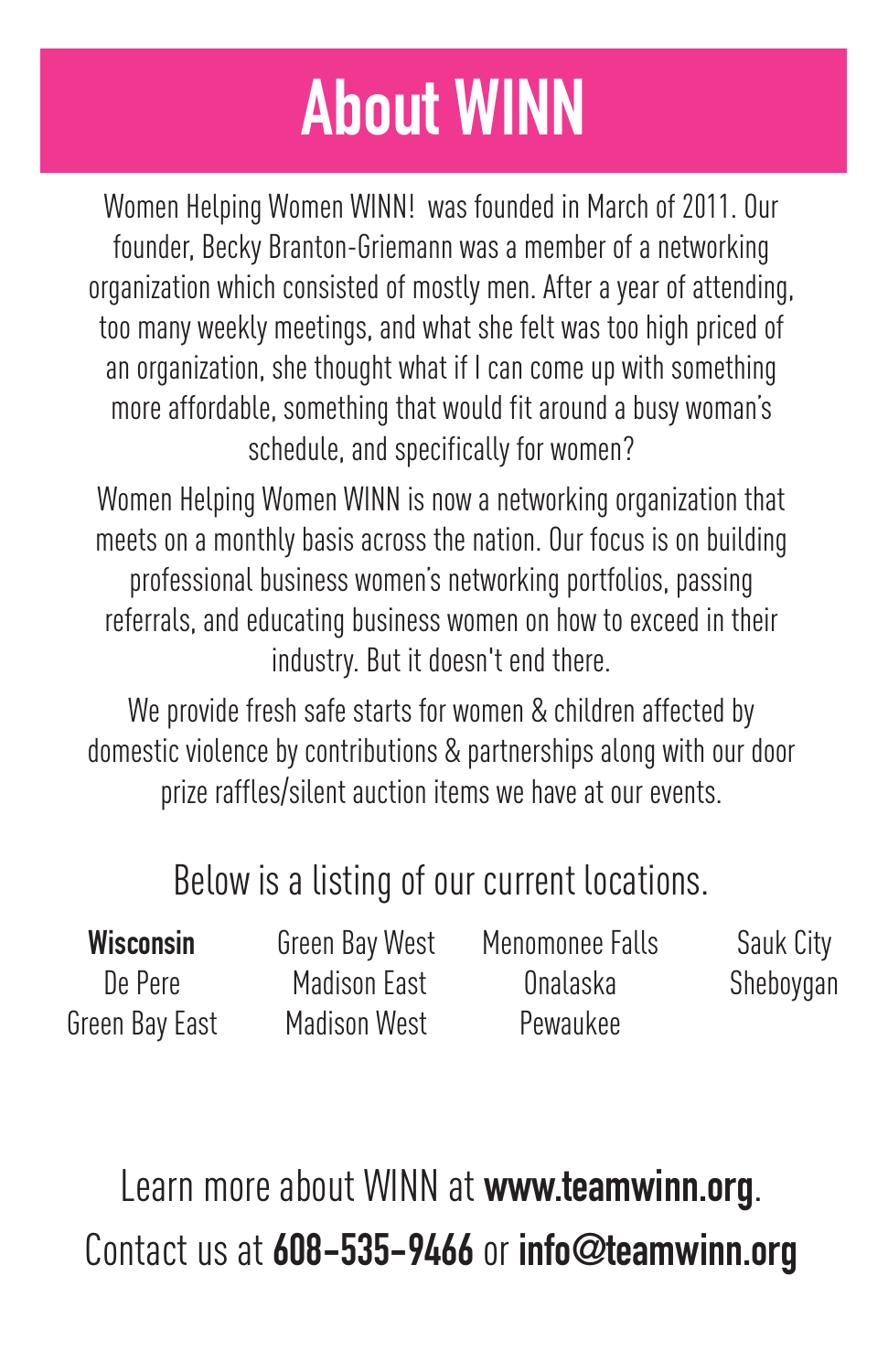### **Exhibitors**

Be sure to check out our exhibitors in the exhibitor hall!

**WINN** Becky Branton Grieman **M&M Creations** Melissa Mathiot **All 4 The Design Megan Doleschy Virtual Online Help Andrea Belasco Andrea Belasco Transamerica Financial Advisors** Joanne Boggs **Mary Kay** Beth Gallagher **Photography** Shawna Wyman **Thirty-One Gifts** Emily Carrigg **Premier Designs Ristau Myra Color Street Color Street Keely Graettinger Rock N Glam** Melanie Alt **Eagle Bookkeeping** Melanie Alt **Fresh Safe Start** Taylor Birkrem **Natasia** Natasha Hartman **Young Living Essential Oils Contract Contract Contract Contract Contract Contract Contract Contract Contract Contract Contract Contract Contract Contract Contract Contract Contract Contract Contract Contract Contract Co Waterfront Graphic Design** Mater**front Graphic Design Keller Williams** Alexandra Broz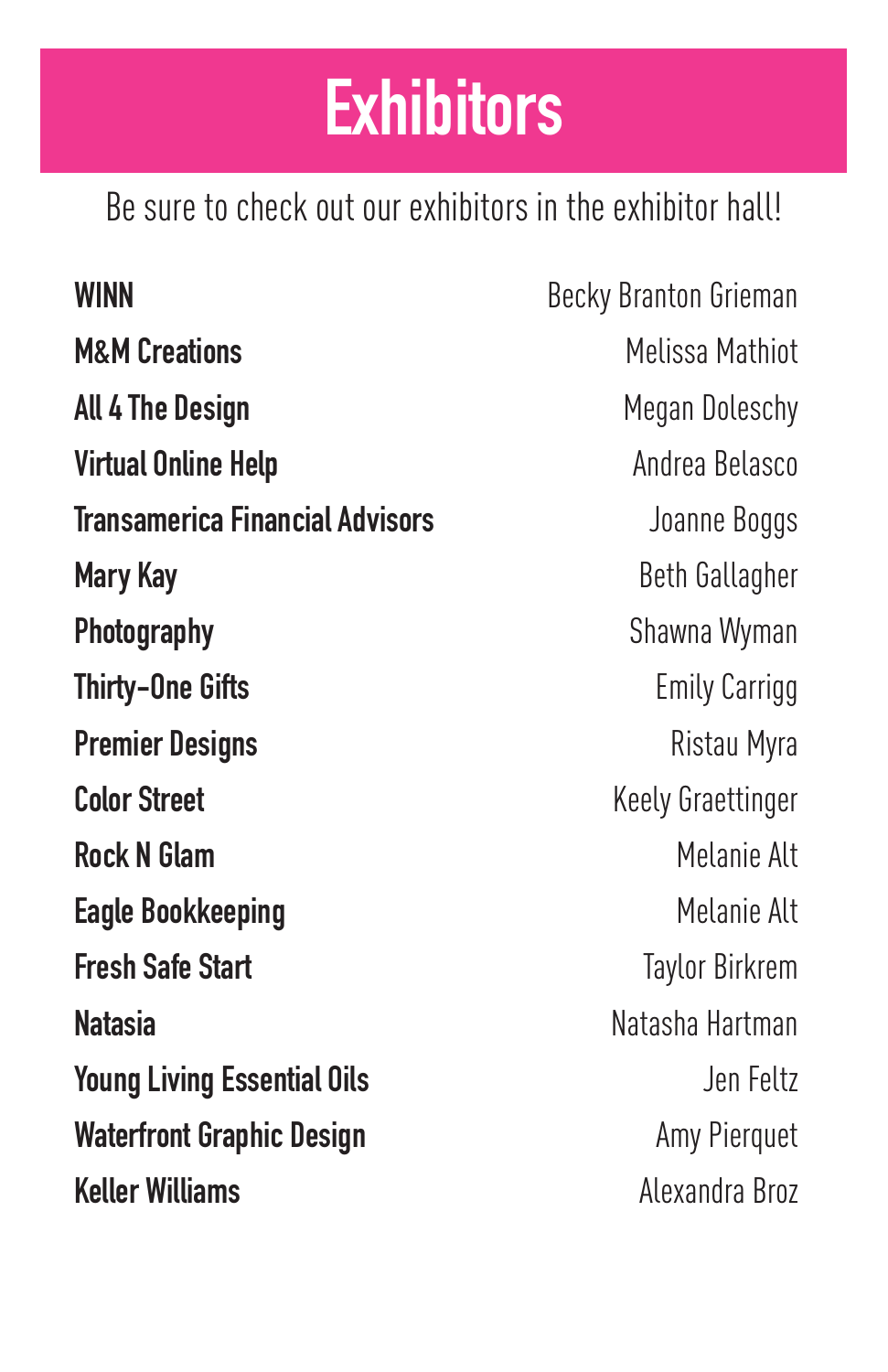### **Conference Schedule**

#### **FRIDAY**

| 6:00 | Up close & personal with the speakers |  |
|------|---------------------------------------|--|
|      | -Learn how they overcome obstacles    |  |
| 7:00 | Networking Rooms                      |  |
| 8:00 | Done                                  |  |

#### **SATURDAY**

| 8:00  | Take a tour of the Exhibitors area.                                                                                                              |
|-------|--------------------------------------------------------------------------------------------------------------------------------------------------|
|       | <b>Get a FREE GIFT!</b> Watch the tutorials of all the Exhibitors,<br>answer the Networking questions and get a Gift<br>mailed to you from WINN! |
| 9:00  | <b>Becky Branton-Griemann:</b> Online Success - Learn how to<br>promote your products/services online                                            |
| 9:40  | <b>Megan McCray:</b> Shoebox to Bookkeeping Success                                                                                              |
| 10:20 | <b>Taylor Birkrem:</b> Shut up! They don't care -<br>Leadership & the ability to listen                                                          |
| 11:00 | Lunch / Shop the Store & Support Fresh Safe Start/ Exhibitor Hall                                                                                |
| 11:30 | <b>Becca Schiek:</b> Take Your Social Media Photos to the Next Level                                                                             |
| 12:10 | Kate Nagel: Making your Website Work for You                                                                                                     |
| 12:50 | <b>Robin Walker:</b> Get More Clients: 10 ways to increase your sales<br>with your clients, connections & community                              |

### **Thanks for joining us!**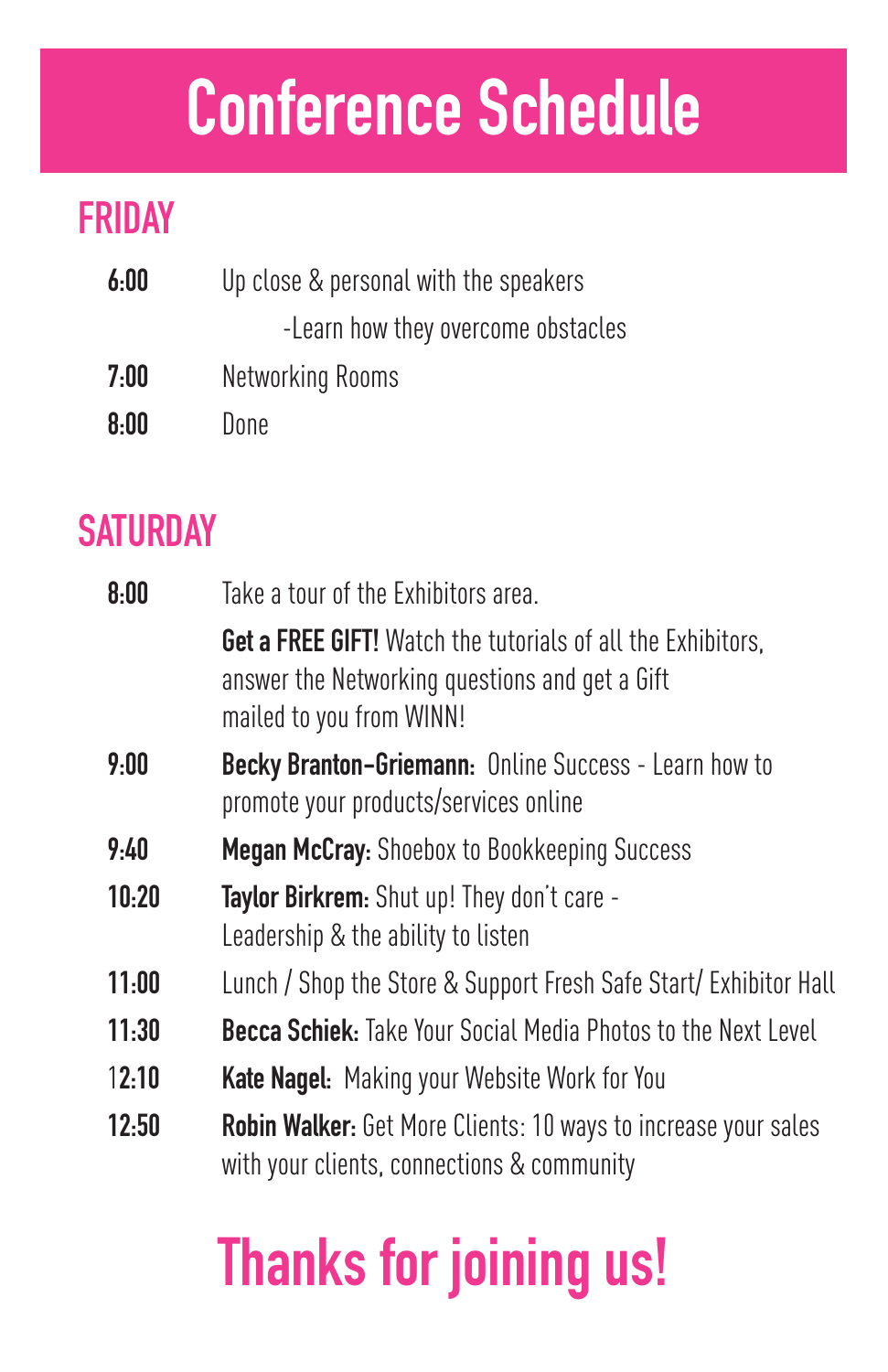

### **Becky Branton-Griemann**

WINN In Life & Business-Business Specialist

608-429-4120 www.winnbiz.org becky@teamwinn.org

Do you ever have days where you struggle to get out of bed? Do you have so many tasks on your "To Do" list that you don't have any idea where to begin?

Do you find that your business isn't growing nearly as fast as you anticipated?

Becky knows that the path to success for women can be difficult and sometimes career altering. After 12 years of feeling dissatisfied with the health care system, she felt the need to help people in a different way, she then returned to what got her through college the 1st time, direct sales, where she ended up in the top 2% of her company (i.e. earning trips, cars, etc.). From there, she went back to college again and on to become a business coach, following her dreams to help everyone get what they need and want out of life, personally, professionally and spiritually.

Becky teaches through accountability and consistency WITHOUT the dreaded long-term High priced 6 month and/or yearly contracts! Becky Jokes, "Some people don't stay married to their spouse for a year, why would they stay married to the same coach?" That is why she designed Stepping Stones Coaching.

She teaches accountability and consistency and through weekly business homework assignments, accountability and consistency you SEE results within your 1st two weeks!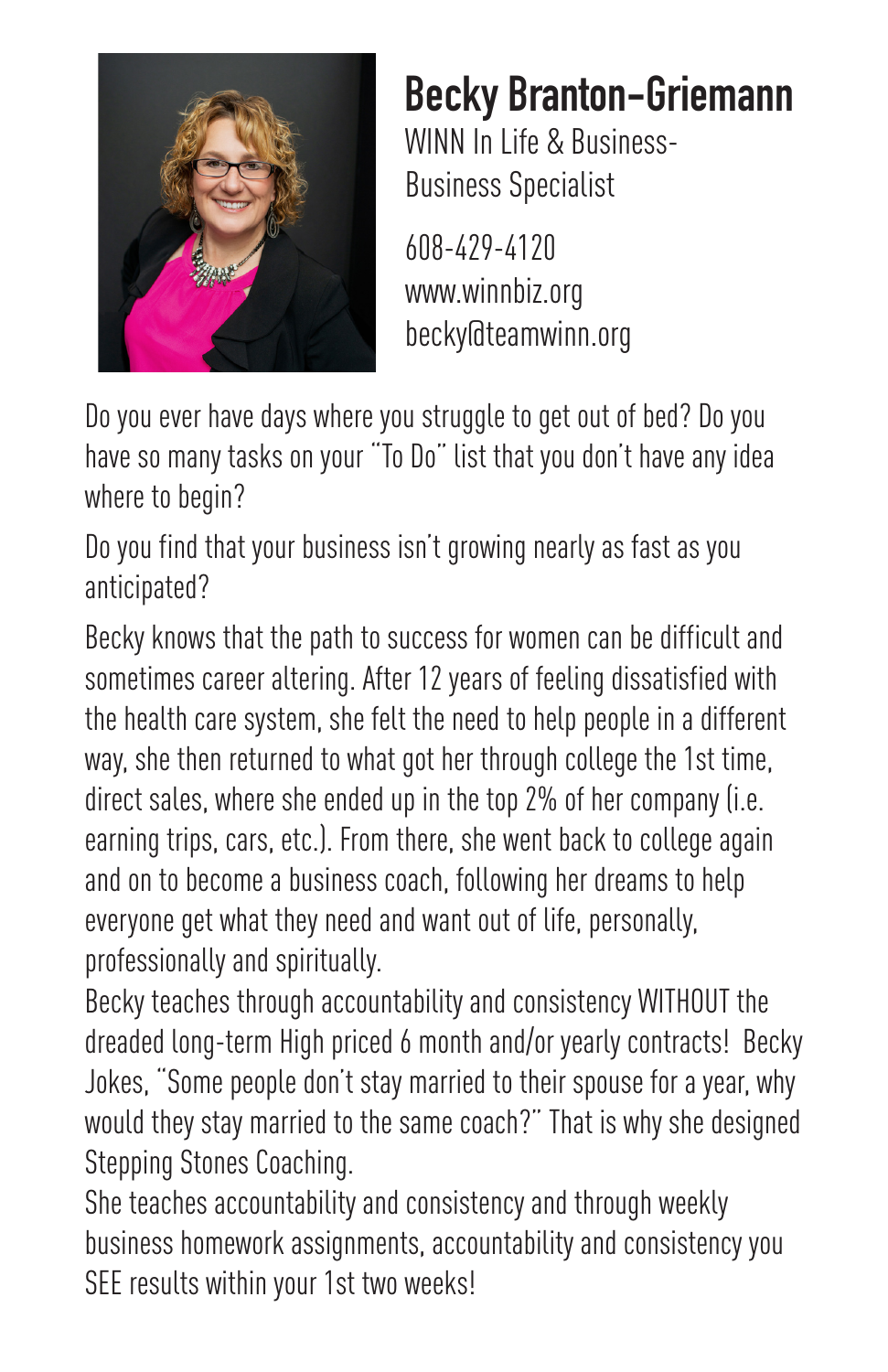

#### **Megan McCray** Sidekick Accounting Services.

414-702-5012 www.sidekick-accounting.com megan@sidekick-accounting.com

Megan McCray is the owner/operator of Sidekick Accounting Services. Discovering she had a passion for accounting as a freshman in High School, she went on to graduate Cum Laude with her Bachelor's in Accounting from Liberty University in Lynchburg, VA. She started her first job in accounting at the age of 15 and has over 15 years of experience! She started Sidekick Accounting in 2014 and has since helped hundreds of small businesses organize and understand their numbers. Megan's family is the driving force behind her business, as she is the mother of four! She knows how important a successful business is to a family and wants every small business to be successful too. Understanding and using your numbers accurately is a key to running a successful business. Sidekick Accounting strives to help you get this organization and understanding and peace of mind so your business succeeds and beats the statistic that 8 out of 10 small businesses fail.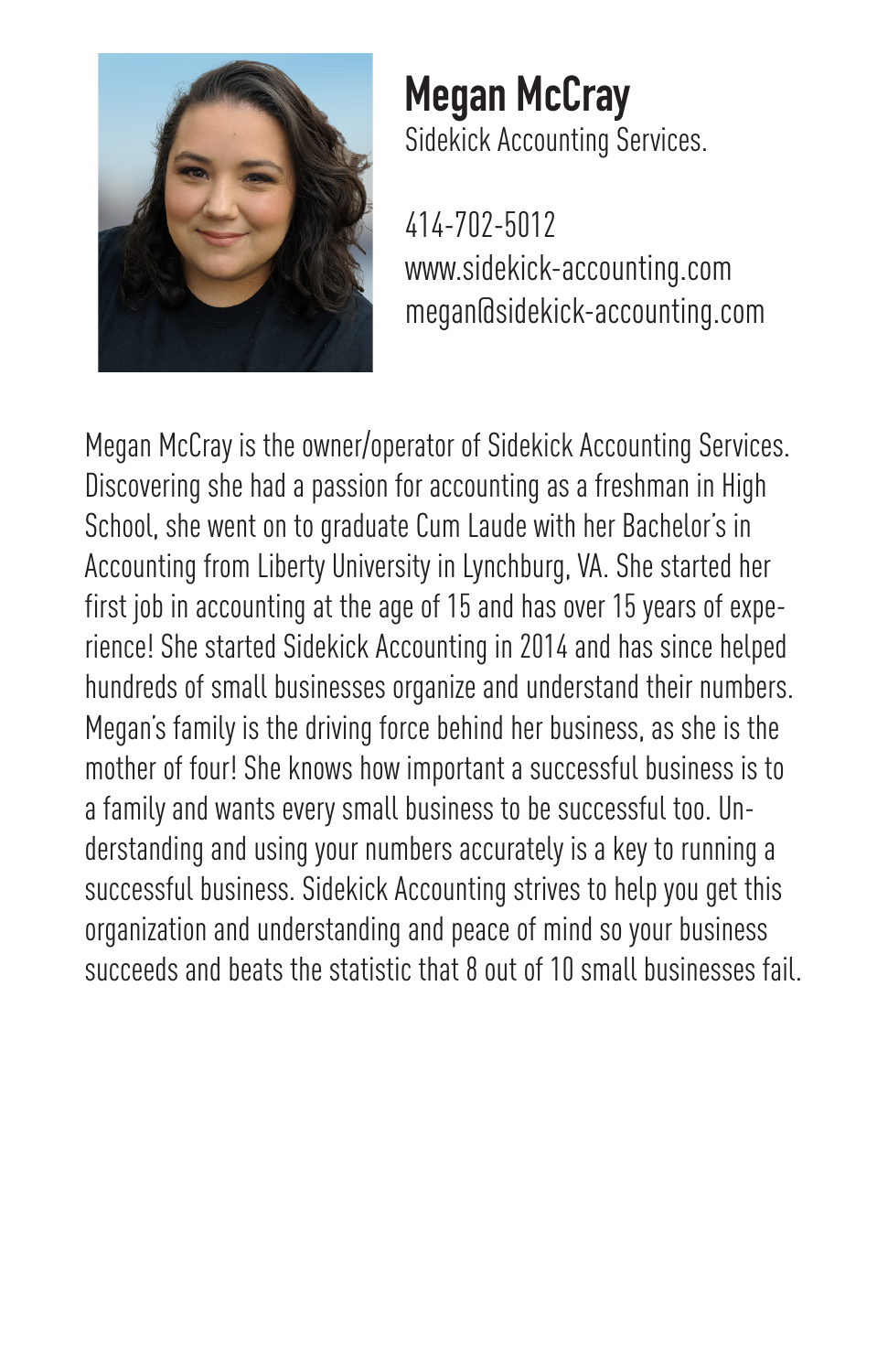

#### **Taylor Birkrem** Fresh Safe Start

Taylor was born and raised in Sun Prairie, located right outside Madison, WI. There raised with her four siblings Taylor took on many different adventures to obtain education both in the classroom and outside of it. After completing her Bachelor's Degree Taylor traveled to Africa where she was emersed into the "Mora Mora" culture. After returning to the states Taylor jumped into the professional world taking every opportuinity possible for personal development. She is known to say that she works for many companies, but her full time job will always be as a full time learner. With this philosphy in mind Taylor joins this year's WINNCON dicussing a topic she feels passionate about, listening with more than just one's ears. Growing up in a large family, two parents and four siblings, there was a regularly a need to remind another to "shut up and listen".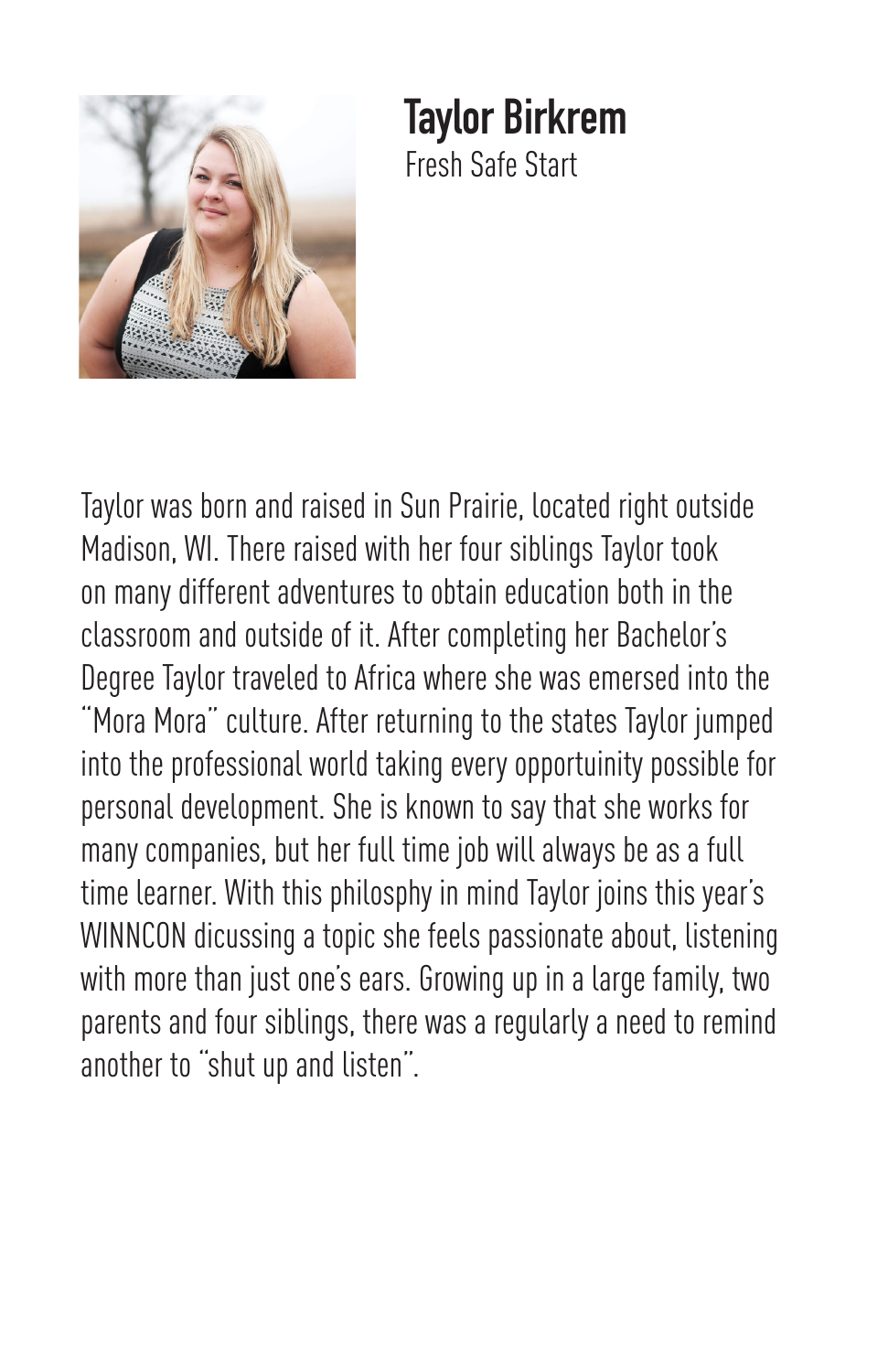

#### **Becca Lee** Becca Lee Photography

www.beccaleephotography.com Becca@BeccaLeePhotography.com

I'm Becca! Quick little background on me:

I'm a mom of 5 awesome kids! I'm remarried to a Navy Veteran. We have two dogs a cat, now two rats, and a ton of plants! In my spare time... I love to paint, take pictures, watch movies, read, go camping and volunteer at my Church.

I'm a photographer who specializes in personal branding, and I do this through story sessions. I work with entrepreneurs and business owners to take their passion and the why behind what they do, to tell a story that they can share with their target audience. I do this by batch creating, in one session, up to 3 months worth of cohesive, strategic images for clients to post on social media daily.

You have a passion that drives your business, I can work with you to turn your passion and your story into your personal brand.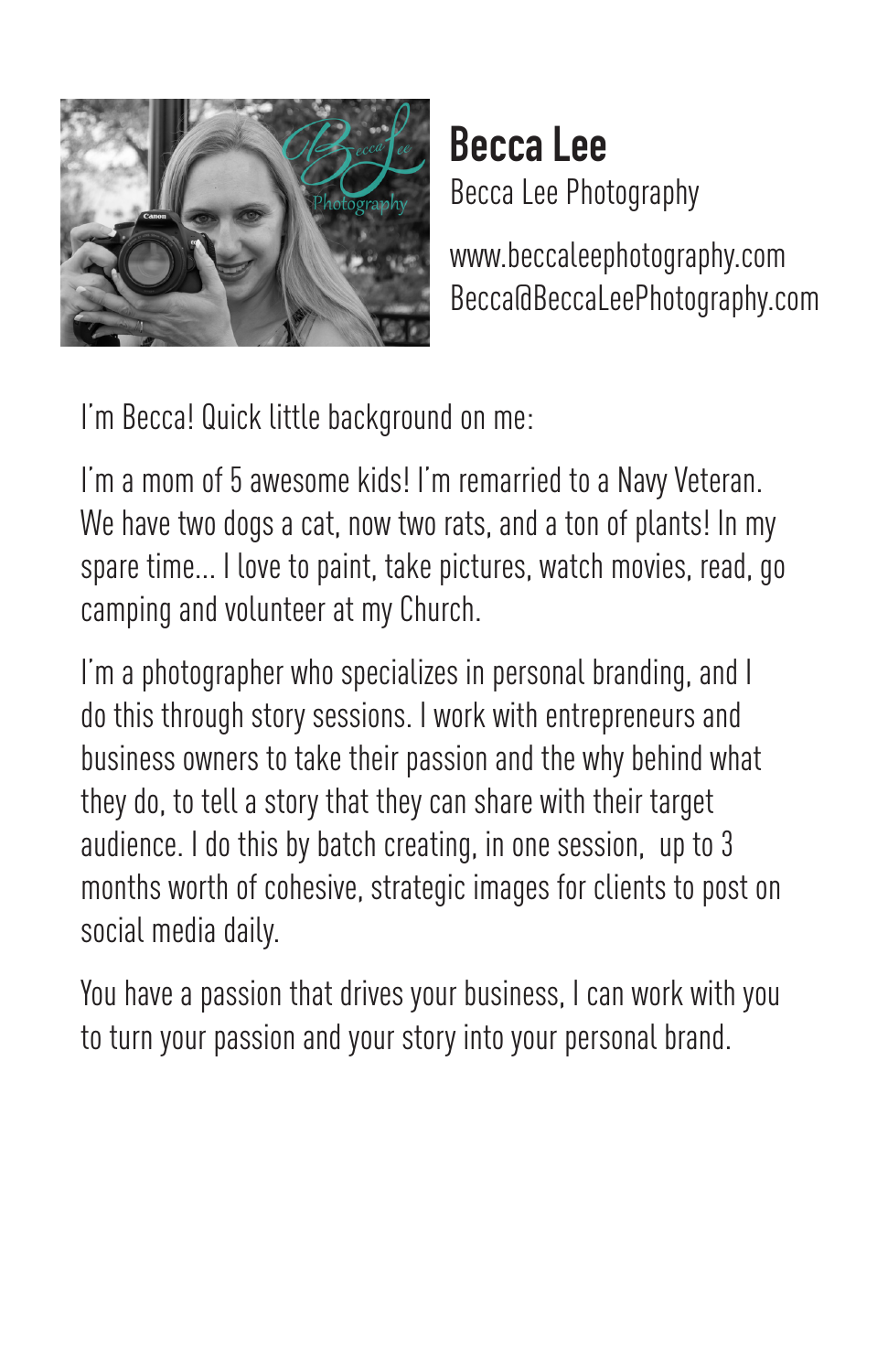

**Kate Nagel** Business Support Solutions, LLC 608-617-2043

www.bss-madison.com kate@bss-madison.com

Kate started her business in 2010 to fill an area where she saw a unique need: helping small businesses (generally fewer than 15 employees) that want to grow and thrive. She has a Bachelor of Business Administration degree from Marian University in Fond du Lac, WI, with a double major in General Management and Human Resource Management. Kate has also earned her Certificate in Website Development from Madison College, and she continues to take classes to increase her ability to help her clients. She has experience in website development, human resources, office management, customer service, and more.

Kate is the mother of three wonderful children and the wife to her fabulous husband, Ken. Keeping up with her children, the oldest two of whom have graduated high school, keeps her on her toes. When Kate does get some down time, she loves to enjoy the quiet, read, and play piano. She also loves to hike waterfalls whenever she gets the chance.

Kate, her husband, her two younger children, and their dog make their home in rural Rio, WI.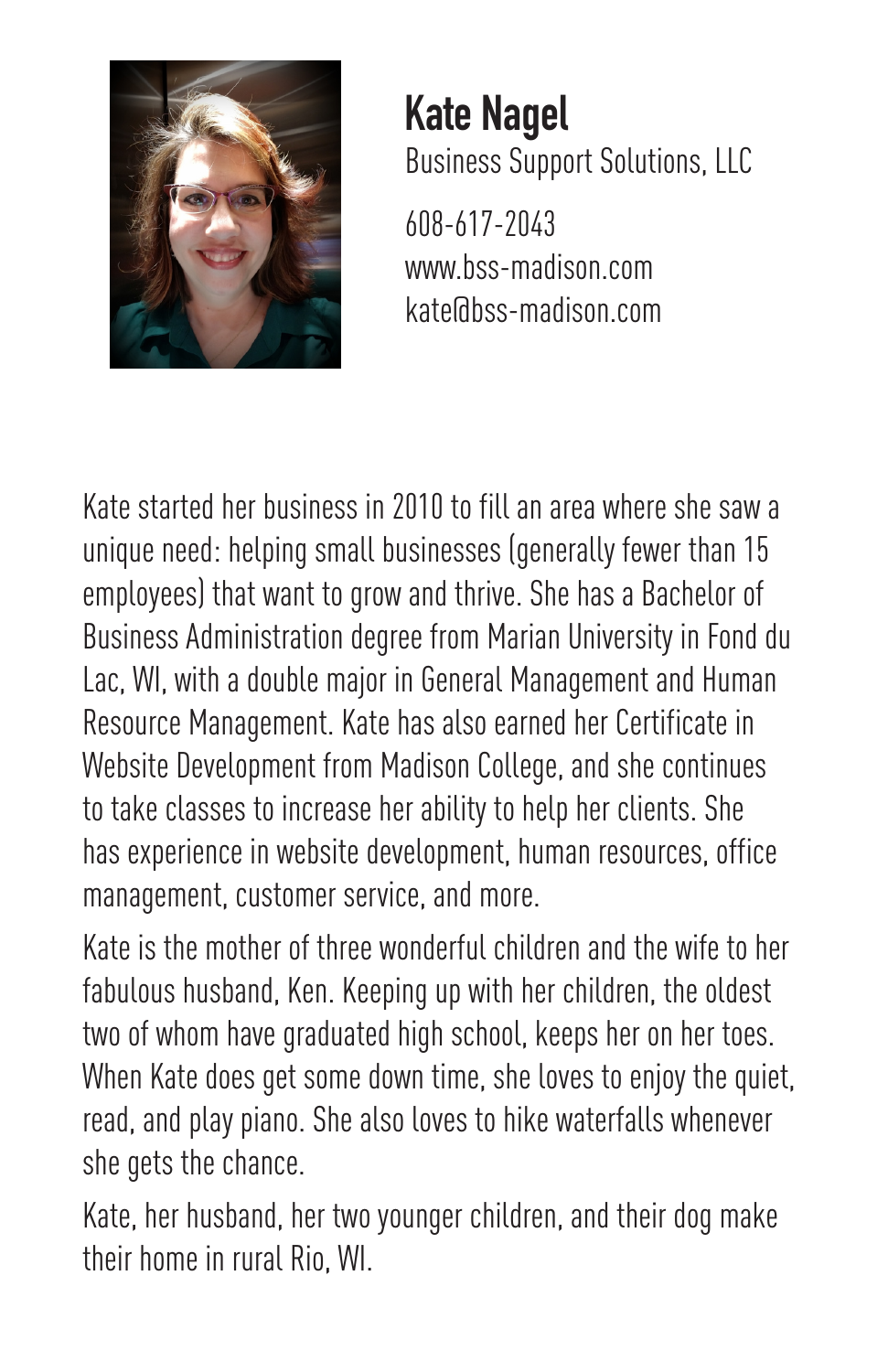

#### **Robin Walker** Women's Business Workshops, LLC

262-348-8414 www.womensbusinessworkshop.com robin@womensbusinessworkshop.com

Robin Walker is a business coach and strategist that helps female business owners grow their businesses through one on one coaching, in person events, and accountability group programs. Robin offers a unique combination of teaching and business experience when speaking and leading female business owners.

Her down to Earth and encouraging personality help women feel comfortable sharing and reaching for big goals. She creates a space for women to be bold and then gives them the tools, coaching, and accountability to take action.

Robin is a fifth generation entrepreneur and has been running businesses since she left teaching to be home with her 3 kids. She has experience in product and service based businesses, both online and in person. She founded and hosts the Lakeside Conference, Lakeside Retreat, and numerous meetups and workshops for her local audience.